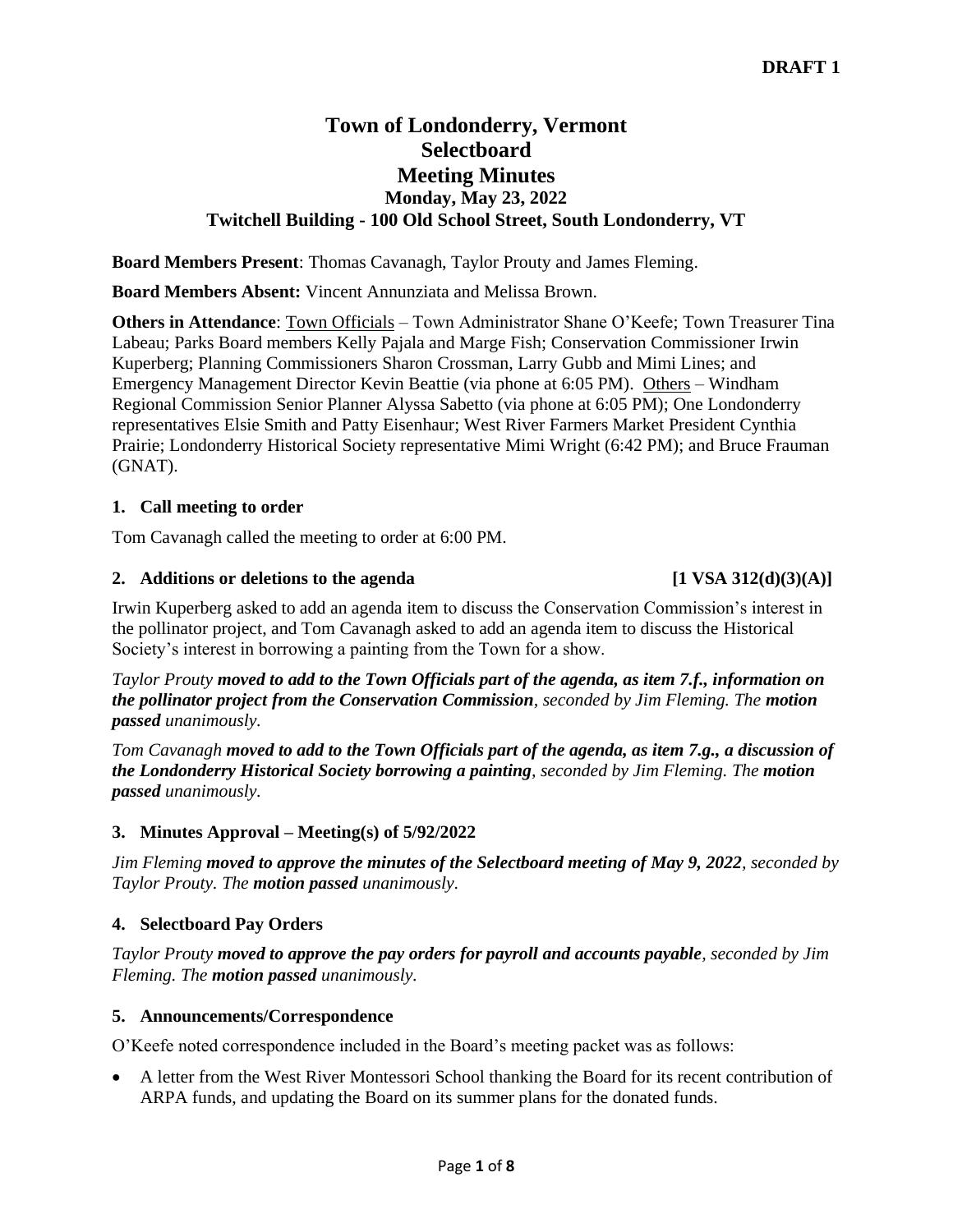- A letter from the Brattleboro Development Credit Corporation (BDCC) and Southeastern Vermont Economic Strategies (SeVEDS) forwarding their summer Town Bulletin.
- A notice from the Vermont League of Cities and Towns of regarding the availability of dental insurance for municipal employees. O'Keefe noted that he and Labeau would be meeting with VLCT's head of risk management in the coming weeks.
- A letter of introduction from The Community pf Vermont Elders (COVE) regarding its history and program services.
- Windham County Sheriff's monthly report for April 2022.

#### **6. Visitors and Concerned Citizens**

#### **a. Monthly update – One Londonderry**

None.

#### **7. Town Officials Business**

#### **a. Emergency Management Director – Adopt Local Hazard Mitigation Plan**

Kevin Beattie and Alyssa Sabetto joined the meeting via telephone.

The Board members had received the draft Local Hazard Mitigation Plan as prepared by Sabetto under contract with the Town. Beattie gave an overview of the need for the plan and mentioned that such a plan is required every five years, and the previous plan has expired. Sabetto noted that the plan helps the Town to understand the vulnerabilities of the community and provides action plans to address them, and added that adoption of the plan is one of three base criteria necessary to increase the local match from 7.5% to 12.5%. Final approval expected from FEMA shortly, she said, and recommend that the Town start the update process four years from now.

Beattie mentioned that the grant to produce the plan was for \$7,612 and has a 25% local match, which can take the form of in-kind services.

#### *Taylor Prouty moved the following:*

*WHEREAS, the Town of Londonderry, VT has worked with the Windham Regional Commission to identify natural hazards, analyze past and potential future damages due to natural disasters, and identify strategies for mitigating future damages; and* 

*WHEREAS, The Town of Londonderry, VT Local Hazard Mitigation Plan analyzes natural hazards and assesses risks within the community; and* 

*WHEREAS, the Town of Londonderry, VT Local Hazard Mitigation Plan recommends the implementation of action(s) specific to the community to mitigate against damage from natural hazard events; and* 

*WHEREAS, the Town of Londonderry, VT authorizes responsible agencies to execute their responsibilities to implement this plan for the purposes of long term risk reduction and increased community resiliency and;* 

*WHEREAS, the Town of Londonderry, VT will follow the Plan Maintenance Process outlined in this plan to assure that the plan stays up to date and compliant; and* 

*NOW, THEREFORE BE IT RESOLVED that the Town of Londonderry, VT adopts the Town of Londonderry Local Hazard Mitigation Plan as well as future revisions and maintenance*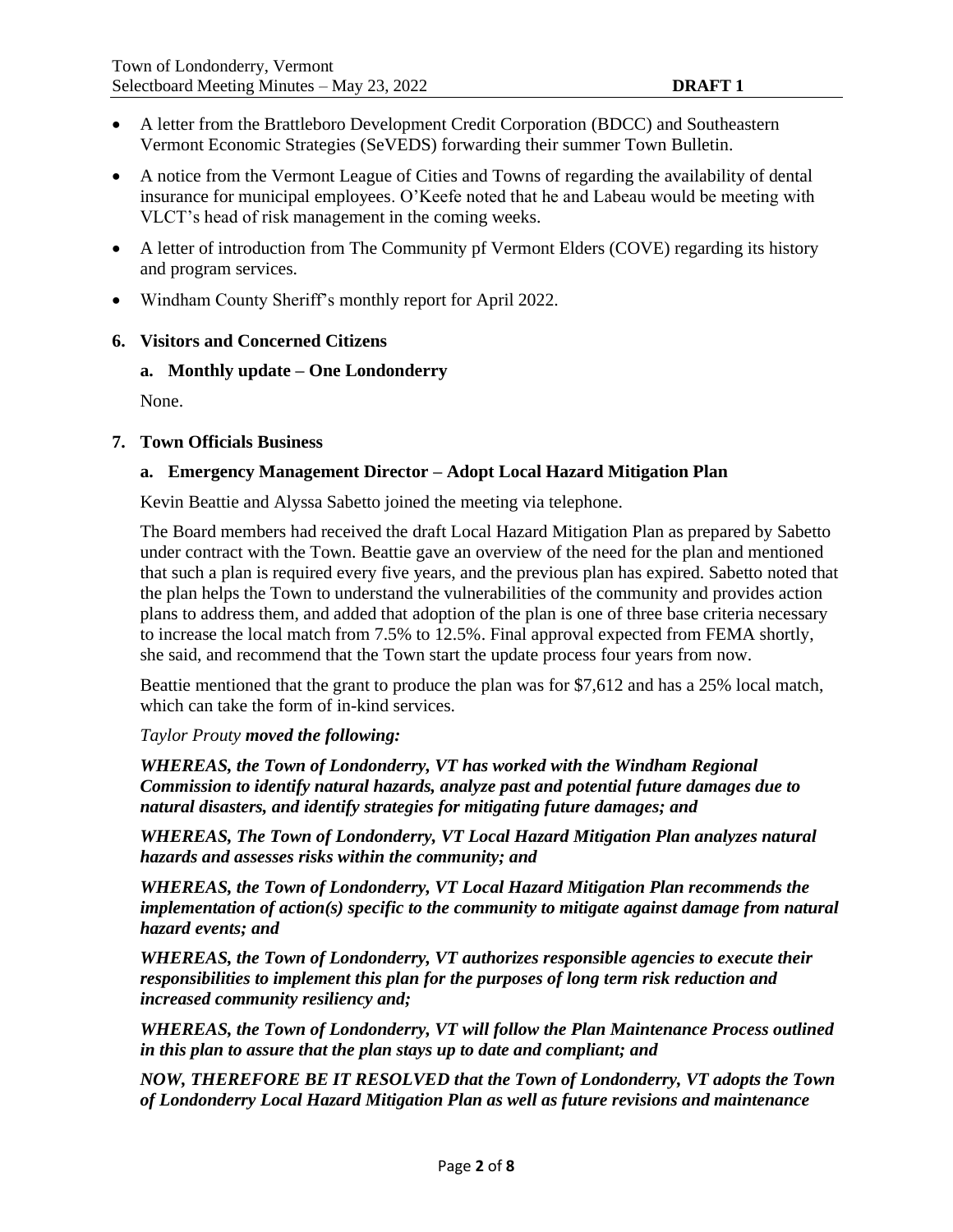*required by 44 CFR 201.6 and FEMA for a period of five (5) years from the date of this resolution, seconded by Jim Fleming. The motion passed unanimously.*

Beattie and Sabetto left the meeting at 6:15 PM.

### **b. Planning Commission – Monthly update**

Sharon Crossman spoke to the Board about Planning Commission matters. Regarding the Water/Wastewater study, she mentioned that water testing is continuing, and that last week the project engineer and several of the working group members walked and viewed several potential new wastewater system locations on public properties in the villages. The next step is to determine soil suitability with borings, and this matter way come up at the next Board meeting.

Irwin Kuperberg requested that any discussion on use of the Custer-Sharp property for the project should be coordinated with the Conservation Commission. There was discussion about the need for permission from the Library Board to do borings on the Library-owned land adjacent to the Town Office. O'Keefe discussed the need for further deed research and determination of spring rights there. Fleming mentioned that he knew of an old well on property across from his home.

On the North Village Master Plan, the plan is in final editing and the grant closes out in June, she mentioned. The plan provides several action items, some of which may need follow up planning grants.

Regarding the Zoning Bylaw amendment, Crossman mentioned that the short-term consultant contract with PlaceSense to help finalize the Bylaw and assist with the public review process is now in place.

On the proposed Housing Needs Assessment that was approved for ARPA funding by the Board, she mentioned that the Commission intended to work with the One Londonderry housing group on it, and that the goal is to finish the plan over the summer.

Patty Eisenhaur stated that she is proposing that a housing working group be established, including Commission members and One Londonderry members, to move the project along, and to include O'Keefe in the RFP process, with the goal of completing the study over the summer. She requested clarification on the Board's oversight over the project.

Cavanagh stated that if the working group is with the Planning Commission, then the project is subject to the Vermont Open Meeting Law, requiring agendas and minutes.

#### **c. Board of Listers – Authorize contract for GIS mapping services**

O'Keefe noted that the Listers had discussed upgrading GIS mapping integration services to provide mapping for assessment as well as planning/zoning purposes during the budgeting process in the past year. A proposal had been received in August 2021 from Cartographic Technologies, Inc. that included a one-time setup fee of \$3,475 and an annual fee of \$3,000, and the Listers signed a three-year contract in order to lock in the annual fee, but did so without Selectboard authorization. He noted that the company has taken over the GIS mapping for the Town from the previous vendor and provides excellent services.

*Taylor Prouty moved to accept the August 30, 2021 proposal from Cartographic Associates, Inc. for GIS internet services for the Town, and to authorize the Chair of the Board of Listers to execute a three-year contract with the vendor on behalf of the Town that includes this service, seconded by Jim Fleming. The motion passed unanimously.*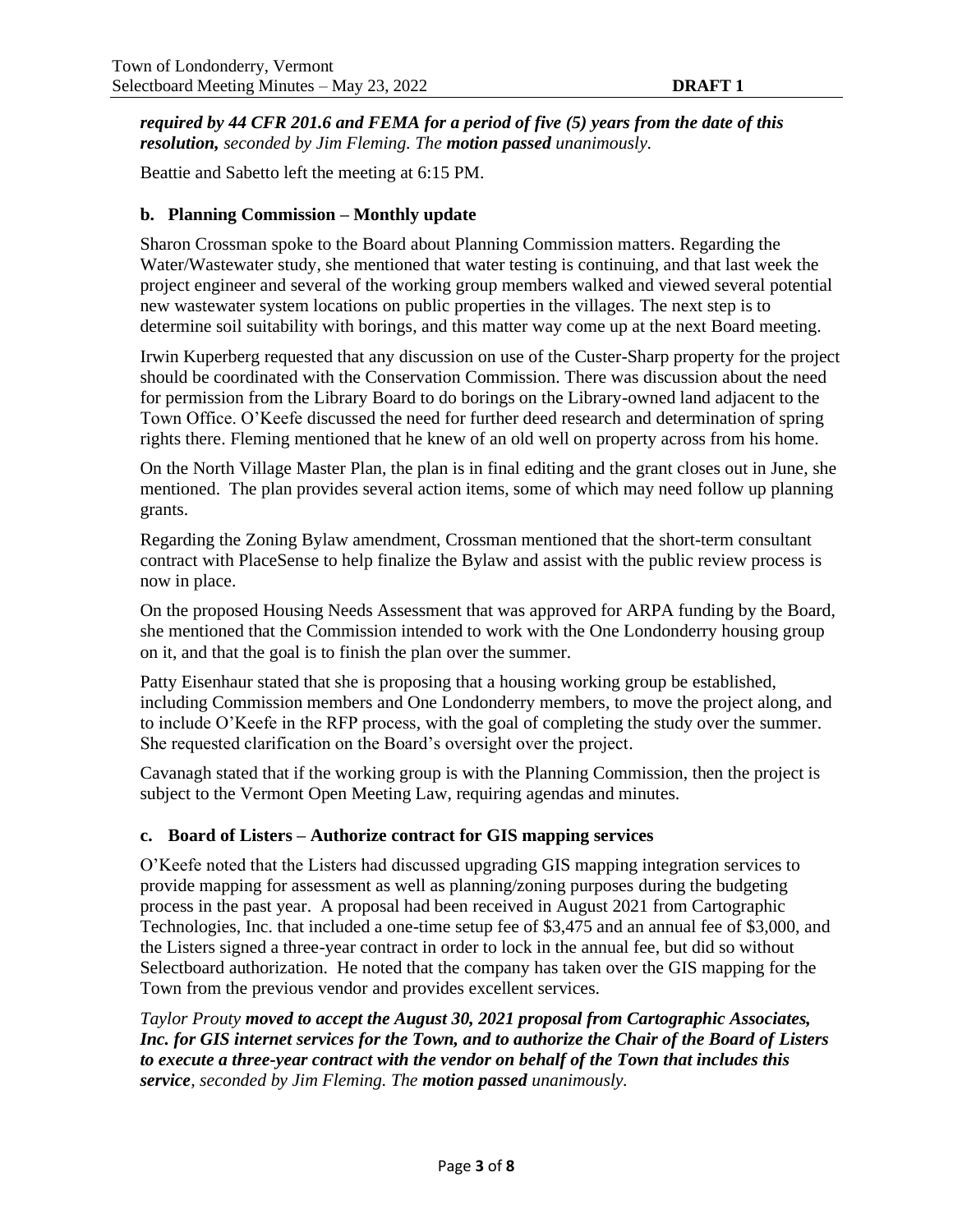#### **d. Town Treasurer – Year-to-date budget review**

Tina Labeau asked the Board members if there were any questions on the budget to date, a copy of which was in the meeting packet. It was agreed that the budget looked to be in good shape. There were no questions from the Board.

#### **e. Conservation Commission – Discuss Shamberg Forest trail proposal**

Irwin Kuperberg spoke to the proposal from the One Londonderry recreation group to establish a trail system on the Shamberg Town Forest property off of Green Mountain Trail. He mentioned that a site walk was scheduled to take place in the coming weeks and expressed his hope that Selectboard members could attend. He noted that logging of the property is in the not too distant future and that the site contains a heron rookery. There was discussion about what type of trail usage would be allowed.

#### **f. Conservation Commission – Discuss pollinator project**

Kuperberg spoke to the "Bee the Change" program, which seeks to establish pollinator-friendly plots in each town in Vermont, and mentioned he had met with a program representative. One site at the Transfer Station previously considered is not usable as it is a capped landfill, but Cavanagh suggested the lower septage field as a possibility. They are considering the buyout property at the intersections of VT Routes 11 and 100, and the road frontage area of the Prouty property on Middletown Road due to its public visibility. Pajala recommended considering the Morris buyout property at 2550 VT Route 11.

Kuperberg confirmed that there was no ongoing obligation for the Town on any site that is chosen, and restrictions on future use. He stated that he will come back to the Board to report on further progress for the program.

## **g. Discussion loan of painting to the Londonderry Historical Society**

Mimi Wright requested that the Londonderry Arts and Historical Society be permitted to borrow a Harry Shokler painting now in the Town Clerk and Treasurer's office for an upcoming exhibit. It would be returned by 8/15/2022, she mentioned.

*Jim Fleming moved to let the Londonderry Historical Society to borrow the painting of South Londonderry for the Londonderry Historical Society show, seconded by Taylor Prouty. The motion passed unanimously.*

#### **8. Transfer Station/Solid Wase Management**

#### **a. Updates**

Cavanagh noted for the public that the Transfer Station is now open on Tuesdays for a pilot program on extended hours from 11:00 AM to 6:00 PM, with the goal of helping with access to the facility after many people's work hours.

#### **9. Roads and Bridges**

#### **a. Updates**

Taylor Prouty noted that the Road Crew is picking away at the list of projects in preparation for the summer.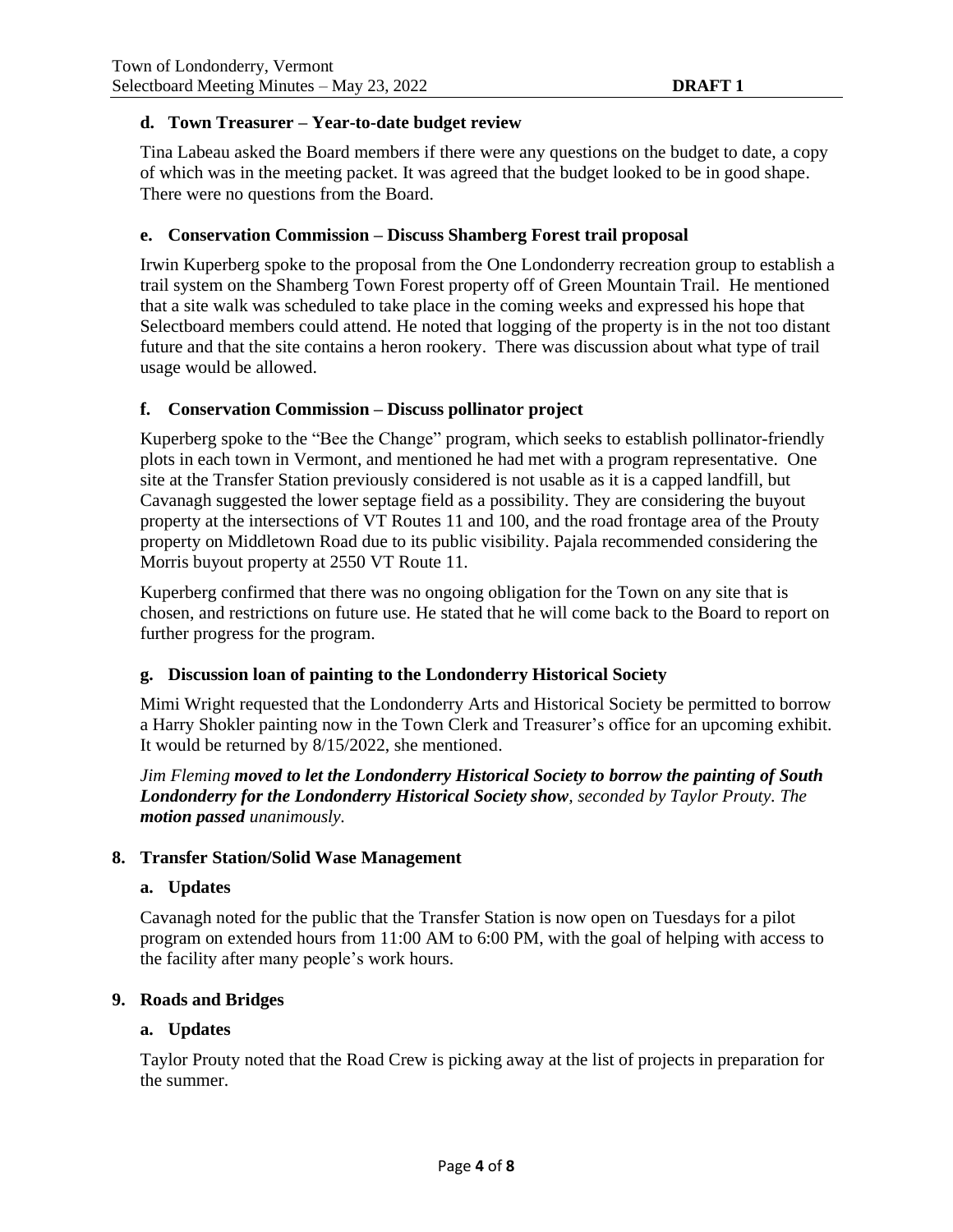### **b. Annual Town Highway Financial Plan certification [19 V.S.A. §306(j)]**

O'Keefe explained that this is an annual approval required by VTrans. It is prepared by VTrans based on the Town's annual highway spending budget and is used to calculate reimbursement to the Town in cases of storm damage losses to roadway infrastructure.

*Taylor Prouty moved to adopt and execute the annual financial plan for Town highways pursuant to 10 V.S.A. Section 306(j), seconded by Jim Fleming. The motion passed unanimously.*

#### **c. Consider Road Foreman job description**

Prouty stated that the proposed new version of the job description adds some details to the previous version, is more up-to-date and relevant, and is consistent with the Road Crew/Equipment Operator description recent approved but expands on it.

*Taylor Prouty moved to approve the new Highway Department job description for the position of Road Foreman, seconded by Jim Fleming. The motion passed unanimously.*

#### **10. Old Business**

#### **a. Discussion of use of funds from the American Rescue Plan Act (ARPA)**

O'Keefe noted that Melissa Brown had asked to include this matter on the agenda to begin discussions on use of the second tranche of ARPA funds. As she was not present it was decided to hold off on further discussion until the next regular meeting.

#### **b. Discuss Williams Dam alternatives**

Cavanagh stated that he had spoken with Bob Thompson of the USDA Natural Resources Conservation Service about possible funding for rehabilitation of the Williams Dam through the Watershed Program Planning Assistance, and now has the documents that can be filed to initiate a site visit for further consideration for funding eligibility. He stated that Thompson is confident that the project most likely would not qualify, but there is no way for sure without taking this next step.

Prouty noted that he is aware that this grant program can take a very long time and that other communities that have tried to use it and have backed out. Cavanagh confirmed that the State dam safety engineer is unaware of any town in Vermont that have successfully used the program, and that the program is geared for high-hazard dams.

*Jim Fleming moved to seek funding and professional assistance from the USDA Natural Resources Conservation Service for the Williams Dam, and authorize the Town Administrator to submit an application for federal assistance on behalf of the Town, seconded by Taylor Prouty. The motion passed unanimously.*

Kuperberg left the meeting at 6:51 PM.

## **c. Consider BDCC Community Facilities Technical Assistance Program grant agreement for Town Hall structural design**

O'Keefe recalled for the Board that when the structural engineering design for the Town Hall balcony was recently approved, a portion of the funding for this effort was expected to be coming from a technical assistance grant from the Brattleboro Development Credit Corporation. The required contract agreement paperwork for the \$4,032 grant was received and reviewed, had stated, and he mentioned that it was a reimbursable grant whereby the Town must expend the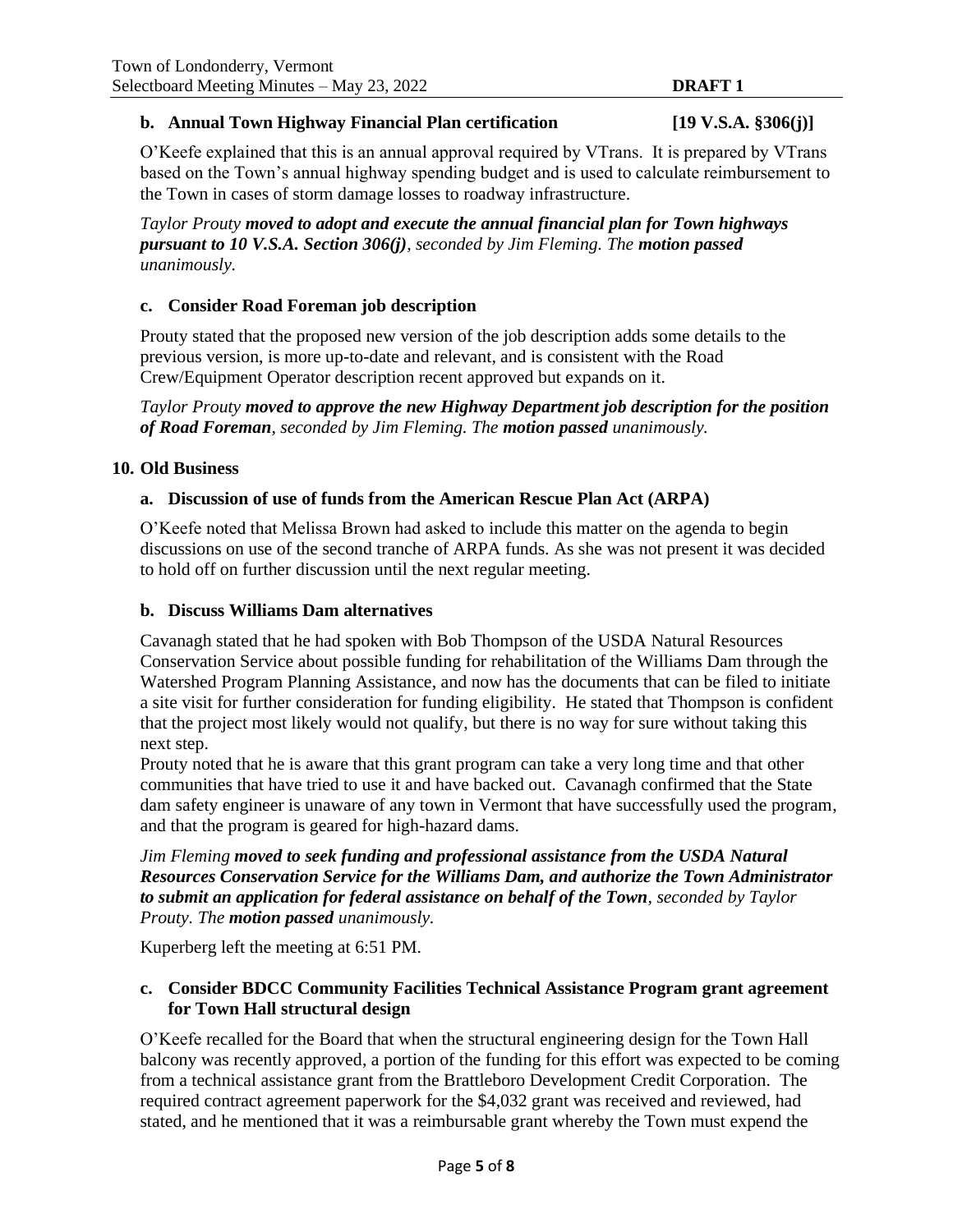funds and then seek reimbursement. O'Keefe stated that due to project timing at the end of the fiscal year, the grant funds may take some time to come in so the project may show a deficit for FY2022.

O'Keefe provided a brief update on the project status.

*Jim Fleming moved to accept a grant of \$4,032 from the Brattleboro Development Credit Corporation's Community Facilities Technical Assistance Program to support structural design services for the Town Hall restoration project, and authorize the Town Administrator to execute any documents necessary to secure the funding on behalf of the Town, including a grant agreement, seconded by Taylor Prouty. The motion passed unanimously.*

Smith and Eisenhaur left the meeting at 6:55 PM.

#### **11. New Business**

## **a. Itinerant Vendor Permit Application – West River Farmers Market**

Cynthia Prairie spoke on behalf of the West River Farmers Market application, and thanked the Board for its support over the years. Cavanagh raised a concern about traffic last year, noting that cars were illegally parked along North Main Street and the bridge, and that traffic control needs to be addressed.

Prairie mentioned that it is hard for them to control traffic, but they are looking into having a traffic control person for peak traffic periods and look to address various safety issues.

It was noted that off-street parking available nearby.

Crossman mentioned that she had spoke with a VTrans representative who mentioned that the State looks to paint lines on the roadway and bridge to prevent illegal parking, and noted that backing onto the State highway is a violation.

Prairie added that signage may be effective to dissuade illegal parking, and they are looking into connecting with the Sheriff's Department on traffic matters.

There was discussion about the use the Town Office for WRFM meetings. They will submit a request for Board consideration.

*Jim Fleming moved to approve Itinerant Vendor Permit #2022-01 submitted by the West River Farmers Market of Londonderry, Inc. for 2022, and allow for use of Williams Park for this purpose, subject to the permittee 1) maintaining insurance coverage throughout the period of use of the Town property, to include Commercial General Liability Insurance with a limit of not less than \$1,000,000 per each occurrence and General Aggregate coverage of at least \$2,000,000, and 2) providing to the Town, prior to the first use of the Town property, an acceptable certificate of insurance that names the Town as an additional insured, seconded by Taylor Prouty. The motion passed unanimously.*

## **b. Discuss Town parks security and maintenance**

Kelly Pajala stated that she had been contacted by the Town's portable toilet provider and informed that after pumping the units at Pingree Park they found syringes, beverage and whipped cream cans and bags of dog refuse. The vendor found so much of this that it had to removed separately from the other waste, and informed her that if there is no improvement the company would cease from providing service, she reported. And on a subsequent visit she and Cavanagh viewed and cleaned up addition syringes, trash and dog refuse bags.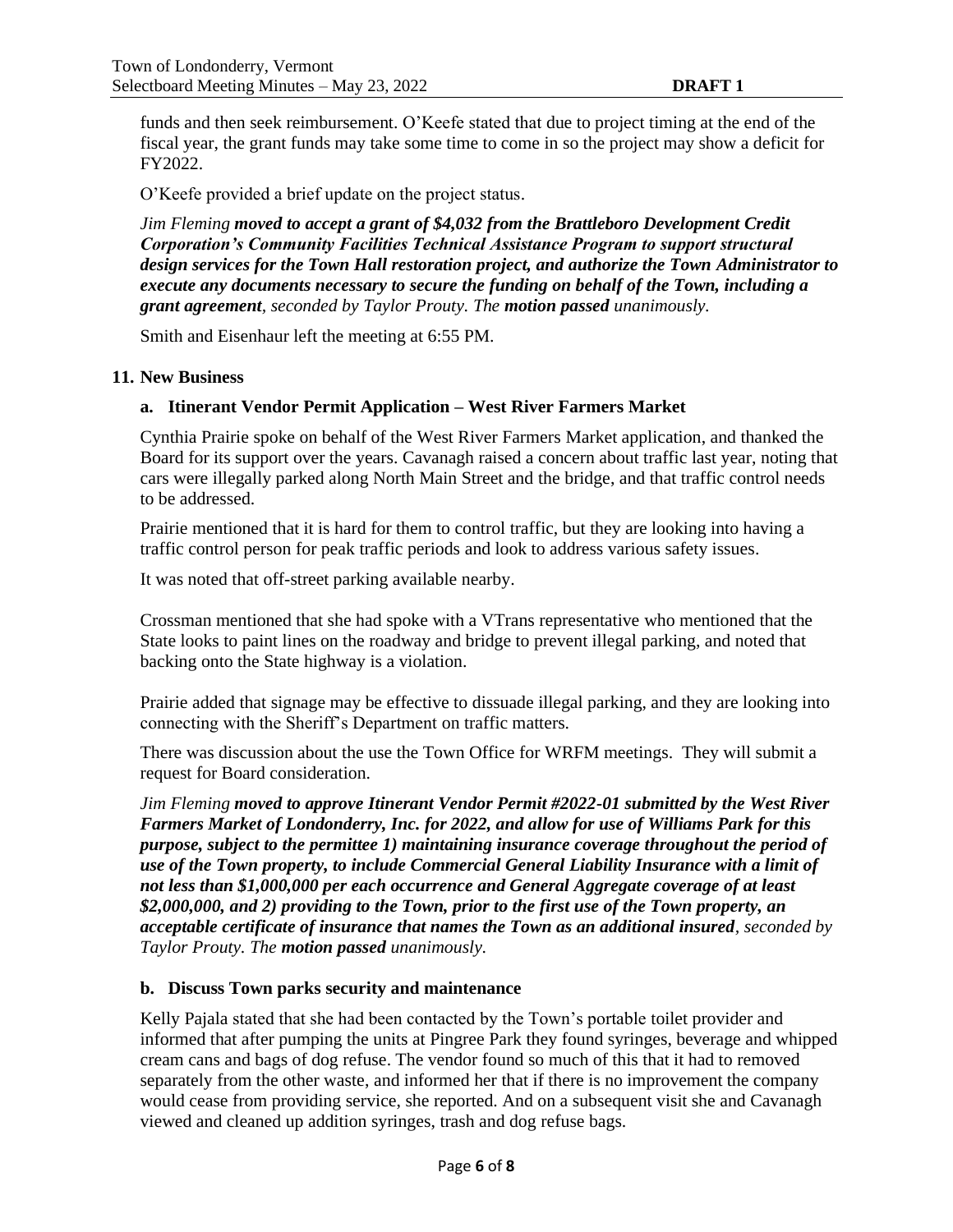Pajala brought up the need to change behaviors about use of the units. She mentioned new signage at the dog park, where the refuse bags are found, and several alternatives were discussed:

- Put up security cameras at appropriate locations.
- Lock gates at night, which requires daily opening and closing by volunteers or paid staff.
- Remove portable toilets from the park.
- Place trash and recyclables containers in the park, which requires periodic checking and emptying and is subject to misuse by those depositing household trash.

There was discussion about security cameras, and how best to site them. Challenges to ways to accommodate them via cellular connection and fiber Wi-Fi were raised. Pajala suggested connecting with the Sheriff's Office to assist with siting and technology guidance for security cameras.

It was noted that the Windham County Sheriff's Office has been contacted about providing addition patrols, and O'Keefe will also contact the Vermont State Police on this for off hours.

Pajala suggested a short-term solution would be to place rugged trash and recyclables containers in the park, and provide the ability to empty them timely. The applicability of ARPA funding to cover security technology and trash receptacles was raised.

Crossman suggested that getting the word out on this matter could lead park users to be more observant and report any misuse of facilities. Pajala noted there is some presence at the park, with the Parks employee on site from time to time, Dryden's Outdoor doing periodic maintenance work, and the Flood Brook Athletic Association's use for athletics. Cavanagh suggested that Board members go by the park at later hours to help create a presence.

It was agreed to put this matter on the agenda for the next meeting, and discuss security cameras, appropriate waste receptacles and connecting with the Sheriff's Office.

#### **c. Appoint Forest Fire Warden position [10 VSA 2641(a)]**

The Board briefly discussed the Forest Fire Warden position. O'Keefe pointed out that this is a 5 year appointment made by the State of Vermont.

*Taylor Prouty moved to appoint Melvin Twitchell as Forest Fire Warden, subject to concurrence by the Commissioner of the Vermont Department of Forest, Parks and Recreation pursuant to 10 V.S.A. Section 2641(a), seconded by Jim Fleming. The motion passed unanimously.*

## **d. Annual appointments – Conservation Commission**

The Board reviewed applications for reappointment to the Conservation Commission.

*Jim Fleming moved to reappoint Sunny Wright and Irwin Kuperberg to the Conservation Commission for 4-year terms ending May 31, 2026, seconded by Taylor Prouty. The motion passed unanimously.*

O'Keefe noted that 2021 appointments for Conservation Commission were mistakenly done for 3 years, instead of the 4 years required by 24 VSA 4502.

*Taylor Prouty moved to amend the Board's decision of May 24, 2021 to reappoint Stephen Swinburne to the Conservation Commission, by extending his term to May 31, 2025, seconded by Jim Fleming. The motion passed unanimously.*